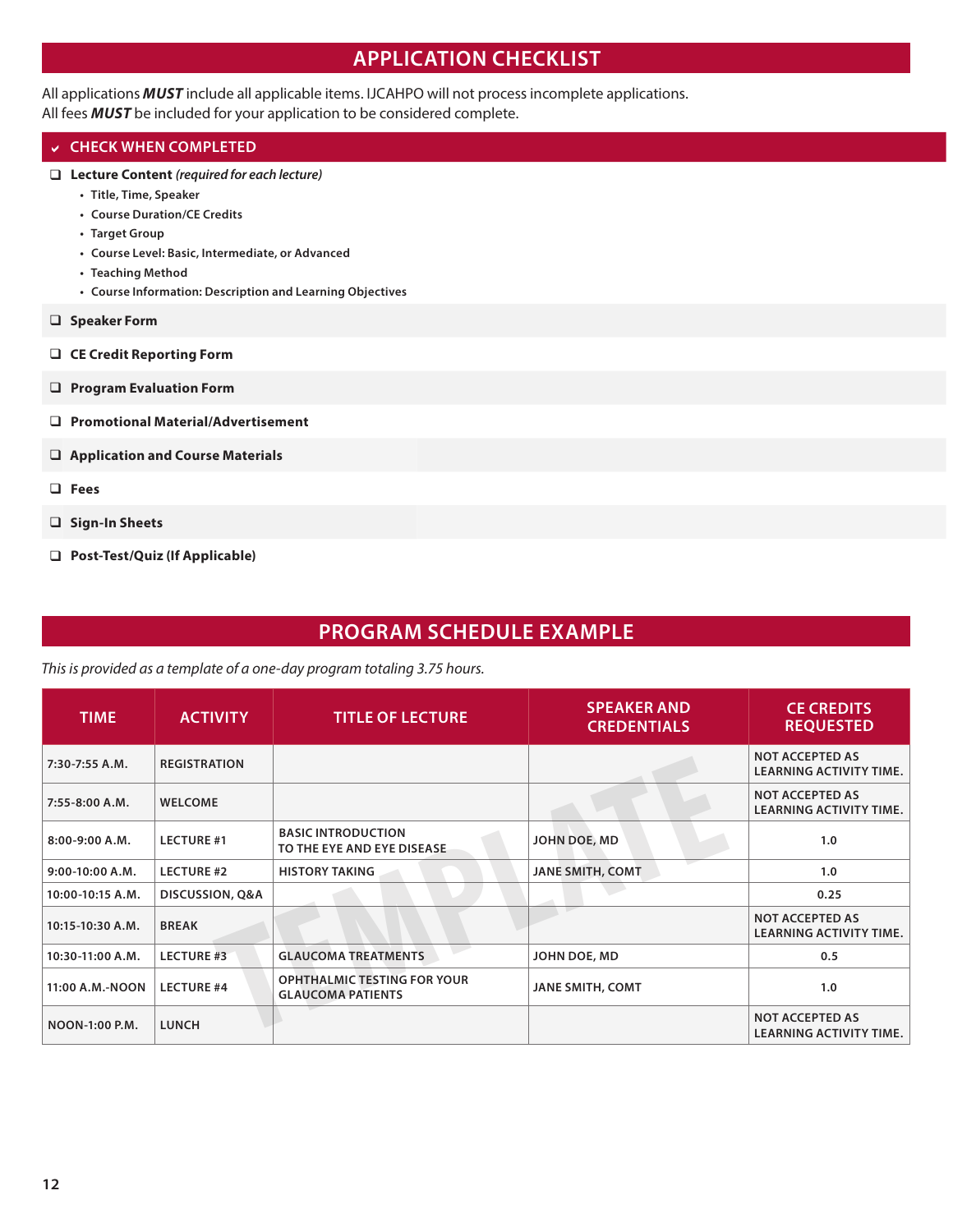#### **THIS FORM REQUIRED**

# **APPLICATION**

#### *[Download APPLICATION here](https://documents.jcahpo.org/documents/education/Application_And_Speaker_Form_IJCAHPO_CEC_Handbook_2020.pdf).*

**INSTRUCTIONS:** If the program is comprised of several courses, complete one application for the entire program (not one for each course). If applying for multiple programs, complete one application for each program.

### **PROVIDER INFORMATION Classroom Live Stream Distance Learning**

| Host Organization:                                                                |                                                 |                                                                                                                                                                                                                                                    |                                         |                 |  |  |  |  |  |  |
|-----------------------------------------------------------------------------------|-------------------------------------------------|----------------------------------------------------------------------------------------------------------------------------------------------------------------------------------------------------------------------------------------------------|-----------------------------------------|-----------------|--|--|--|--|--|--|
| Address:                                                                          |                                                 |                                                                                                                                                                                                                                                    |                                         |                 |  |  |  |  |  |  |
| City:                                                                             | State:                                          | Zip/Postal Code:                                                                                                                                                                                                                                   | Country:                                |                 |  |  |  |  |  |  |
| <b>Contact Person:</b>                                                            |                                                 |                                                                                                                                                                                                                                                    |                                         |                 |  |  |  |  |  |  |
| Daytime Telephone:                                                                |                                                 | E-mail:                                                                                                                                                                                                                                            |                                         |                 |  |  |  |  |  |  |
| <b>PROGRAM INFORMATION</b><br>Program Title:                                      |                                                 | Begin Date:                                                                                                                                                                                                                                        | End Date:                               |                 |  |  |  |  |  |  |
| Location: (Name of facility where program will be held)                           |                                                 |                                                                                                                                                                                                                                                    |                                         |                 |  |  |  |  |  |  |
| City:                                                                             | State:<br>Zip/Postal Code:<br>Country:          |                                                                                                                                                                                                                                                    |                                         |                 |  |  |  |  |  |  |
| Do you want this program (Classroom) published on IJCAHPO's website? □ Yes □ No   |                                                 |                                                                                                                                                                                                                                                    |                                         |                 |  |  |  |  |  |  |
| SPONSOR INFORMATION Financial support from: Sponsor? □ Yes □ No                   |                                                 |                                                                                                                                                                                                                                                    | Educational Grant? $\Box$ Yes $\Box$ No |                 |  |  |  |  |  |  |
| Sponsor/Grantor Name:                                                             |                                                 |                                                                                                                                                                                                                                                    | Amount: \$                              |                 |  |  |  |  |  |  |
|                                                                                   |                                                 |                                                                                                                                                                                                                                                    |                                         |                 |  |  |  |  |  |  |
|                                                                                   | <b>CLASSROOM</b>                                | <b>LIVE STREAM</b>                                                                                                                                                                                                                                 | <b>DISTANCE LEARNING</b>                |                 |  |  |  |  |  |  |
| <b>IN-SERVICE TRAINING</b>                                                        |                                                 |                                                                                                                                                                                                                                                    |                                         | <b>\$AMOUNT</b> |  |  |  |  |  |  |
| Per CE hour fee                                                                   | \$45 per hour                                   | \$75 flat fee + \$45 per hour                                                                                                                                                                                                                      | \$75 flat fee + \$45 per hour           | \$              |  |  |  |  |  |  |
| CLINIC/HOSPITAL/ACADEMIC/ASSOCIATION/SOCIETY                                      |                                                 |                                                                                                                                                                                                                                                    |                                         |                 |  |  |  |  |  |  |
| Per CE hour fee                                                                   | \$75 per hour                                   | \$100 flat fee + \$75 per hour                                                                                                                                                                                                                     | \$750 flat fee $+$ \$75 per hour        | \$              |  |  |  |  |  |  |
| Repeat fee                                                                        | \$75 first hour $+$ \$20 per<br>additional hour | No repeats                                                                                                                                                                                                                                         | No repeats, Valid for 2 years           | \$              |  |  |  |  |  |  |
| <b>CONSULTANTS/BUSINESS/INDUSTRY</b>                                              |                                                 |                                                                                                                                                                                                                                                    |                                         |                 |  |  |  |  |  |  |
| Per CE hour fee                                                                   | \$100 per hour                                  | \$350 flat fee + \$100 per hour                                                                                                                                                                                                                    | \$1200 flat fee + \$100 per hour        | \$              |  |  |  |  |  |  |
| Repeat fee                                                                        | $$100$ first hour + \$20 per<br>additional hour | No repeats                                                                                                                                                                                                                                         | No repeats, Valid for 2 years           | \$              |  |  |  |  |  |  |
| <b>OTHER FEES</b>                                                                 |                                                 |                                                                                                                                                                                                                                                    |                                         |                 |  |  |  |  |  |  |
| Late                                                                              | \$150                                           | \$250                                                                                                                                                                                                                                              | \$250                                   | \$              |  |  |  |  |  |  |
| Rush                                                                              | \$250                                           | \$400                                                                                                                                                                                                                                              | \$400                                   | \$              |  |  |  |  |  |  |
| Reconsideration                                                                   | Per CE hour reviewed                            | Per CE hour reviewed                                                                                                                                                                                                                               | Per CE hour reviewed                    | \$              |  |  |  |  |  |  |
| Appeal                                                                            | \$100                                           | \$100                                                                                                                                                                                                                                              | \$100                                   | \$              |  |  |  |  |  |  |
| Will this Classroom program be repeated within one year? $\Box$ Yes $\Box$ No     |                                                 |                                                                                                                                                                                                                                                    | <b>TOTAL</b>                            | \$              |  |  |  |  |  |  |
| PAYMENT INFORMATION (payable to IJCAHPO in U.S. dollars)                          |                                                 |                                                                                                                                                                                                                                                    |                                         |                 |  |  |  |  |  |  |
| □ Check or Money Order enclosed □ VISA □ MasterCard □ Discover □ American Express |                                                 |                                                                                                                                                                                                                                                    | $Amount: \frac{1}{2}$                   |                 |  |  |  |  |  |  |
| Credit Card Number                                                                |                                                 | Security Code                                                                                                                                                                                                                                      | <b>Expiration Date</b>                  |                 |  |  |  |  |  |  |
| Cardholder's Address                                                              |                                                 |                                                                                                                                                                                                                                                    | Cardholder's Zip Code                   |                 |  |  |  |  |  |  |
| Name as it appears on credit card (please print)                                  |                                                 |                                                                                                                                                                                                                                                    |                                         |                 |  |  |  |  |  |  |
| <b>SIGNATURE: By mail or fax X</b>                                                |                                                 |                                                                                                                                                                                                                                                    | Date:                                   |                 |  |  |  |  |  |  |
|                                                                                   |                                                 |                                                                                                                                                                                                                                                    |                                         |                 |  |  |  |  |  |  |
|                                                                                   |                                                 | <b>SIGNATURE: By email</b> $\Box$ This serves as an official signature of authentication for all claims and information included<br>in this form. By checking this box, I verify that the content within this document is valid and factual. Date: |                                         |                 |  |  |  |  |  |  |
| FOR IN-OFFICE USE ONLY: #CE Credits                                               | Awarded: _____________A                         | Max. Per Person: ________                                                                                                                                                                                                                          | Pending: _______                        | Denied: Denied: |  |  |  |  |  |  |
| Reviewer Signature                                                                |                                                 |                                                                                                                                                                                                                                                    | Date:                                   |                 |  |  |  |  |  |  |
|                                                                                   |                                                 |                                                                                                                                                                                                                                                    |                                         |                 |  |  |  |  |  |  |

International Joint Commission on Allied Health Personnel in Ophthalmology, Inc.®

2025 Woodlane Drive, St. Paul, MN 55125-2998 І Phone: 800-284-3937

Fax: 651-731-0410 І Email: [cec@jcahpo.org](mailto:cec%40jcahpo.org?subject=) І Website: [www.jcahpo.org](http://www.jcahpo.org)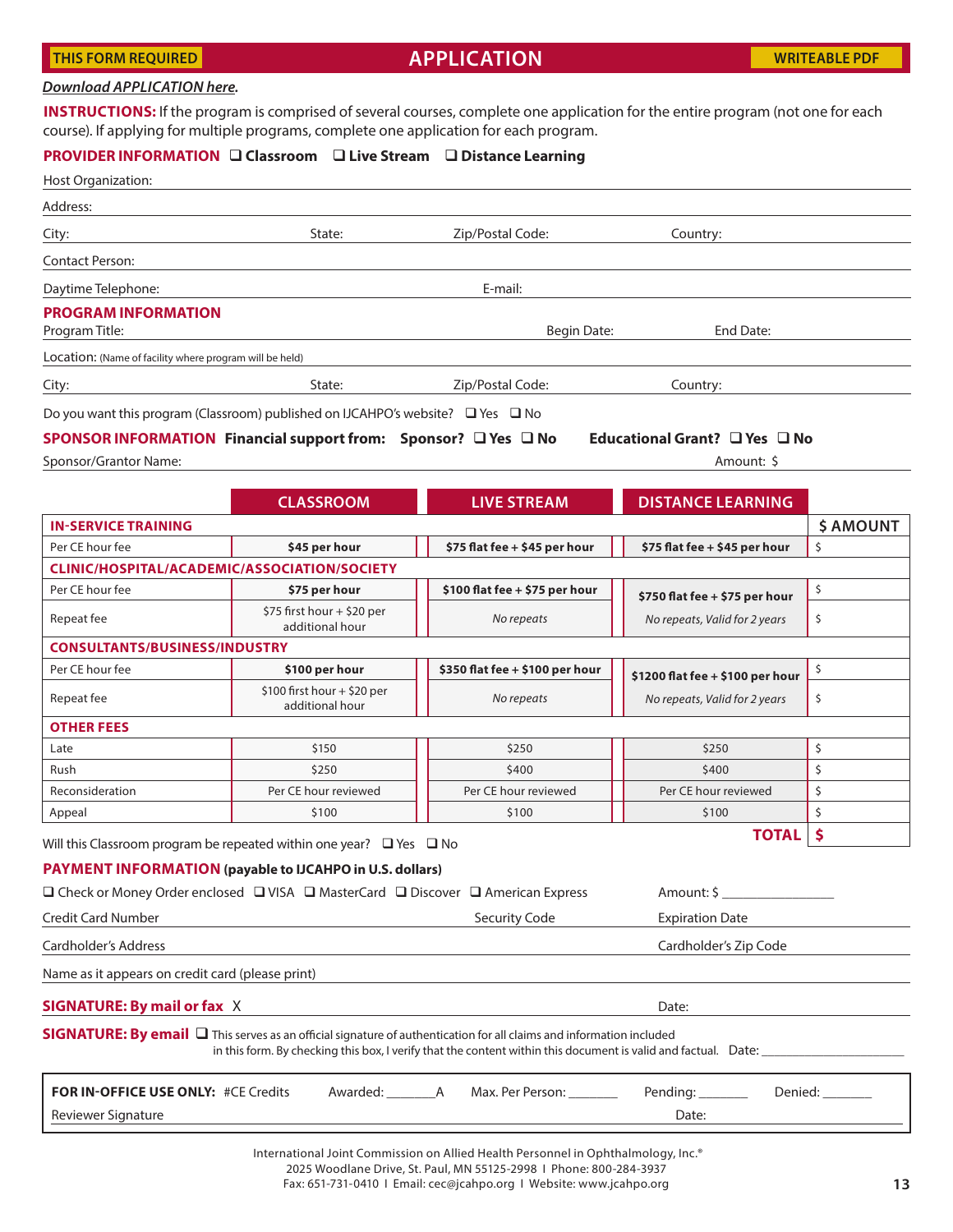# **LECTURE TEMPLATE**

| Download LECTURE TEMPLATE here. This form may be duplicated. Complete for each lecture. |  |  |
|-----------------------------------------------------------------------------------------|--|--|
|-----------------------------------------------------------------------------------------|--|--|

| <b>CE CREDITS<br/>REQUESTED</b>      | $One(1)$                                                                                                                                             |  |  |  |  |  |  |
|--------------------------------------|------------------------------------------------------------------------------------------------------------------------------------------------------|--|--|--|--|--|--|
| <b>TEACHING</b><br>METHOD            | Lecture,<br>PowerPoint                                                                                                                               |  |  |  |  |  |  |
| PREREQUISITE                         | n.<br>U<br>None                                                                                                                                      |  |  |  |  |  |  |
| LEVEL                                | <b>Basic</b><br>U<br>a,                                                                                                                              |  |  |  |  |  |  |
| TARGET<br>GROUP                      | Ophthalmic<br>assistants<br>technicians<br>technicians                                                                                               |  |  |  |  |  |  |
| SPEAKER AND CREDENTIALS              | ш<br>John Doe, MD<br>٣                                                                                                                               |  |  |  |  |  |  |
| OBJECTIVES                           | 1. Identify the components of the<br>visual system and their functions.<br>2. Describe three of the most<br>component experimented<br>we edisorders. |  |  |  |  |  |  |
| <b>CRIPTION</b><br><b>COURSE DES</b> | ٠<br>This lecture is an introduction<br>to eye disease and anatomy.<br>Descriptions of common eye<br>disorders are presented.                        |  |  |  |  |  |  |
| TITLE                                | Basic Introduction to the<br>Eye and Eye Disease<br>٦                                                                                                |  |  |  |  |  |  |
| TIME                                 | 8:00-9:00 a.m.,<br>one hour                                                                                                                          |  |  |  |  |  |  |
| LECTURE#                             | $\overline{\phantom{a}}$                                                                                                                             |  |  |  |  |  |  |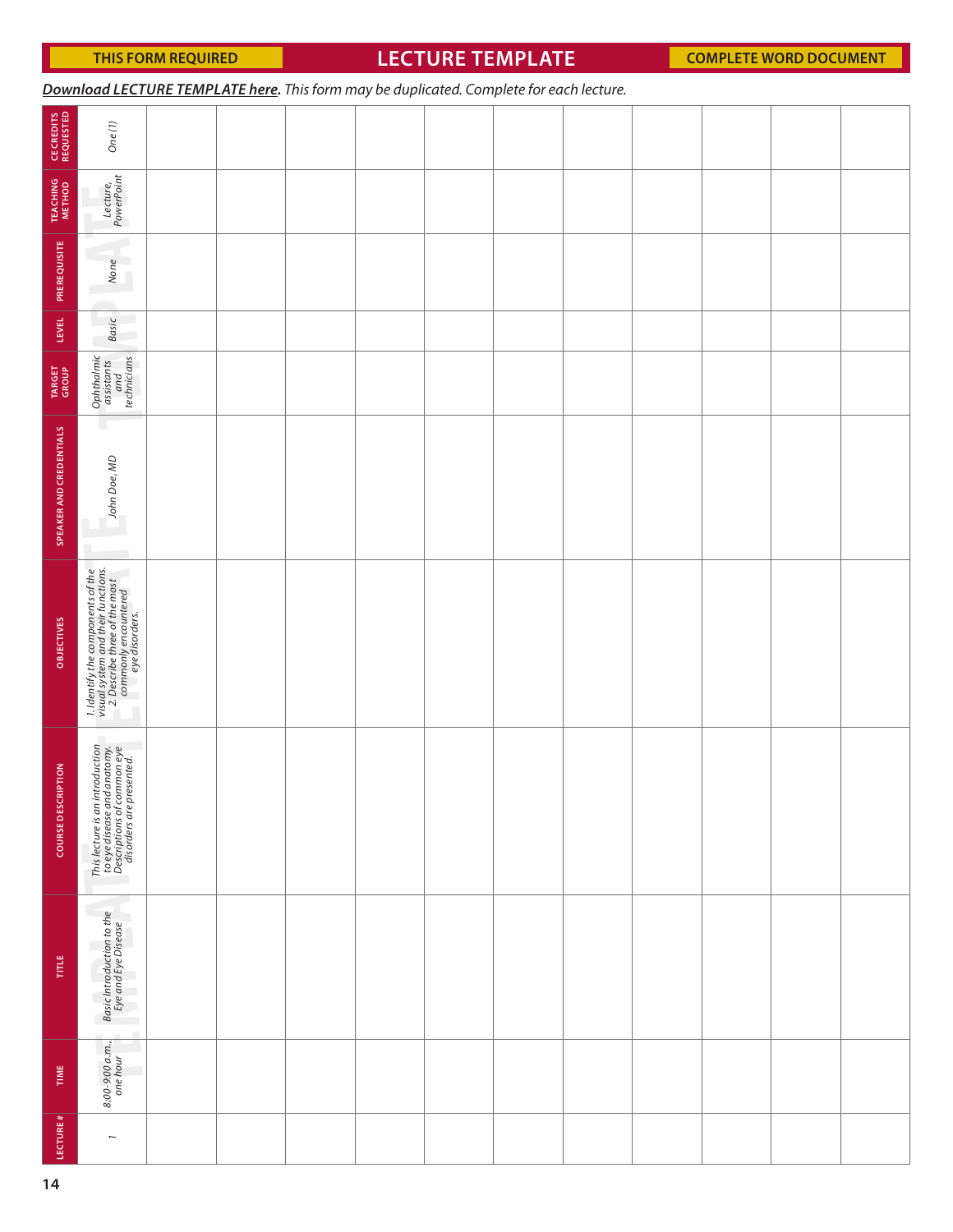**SPEAKER FORM (Biographical Data and Financial Interest Disclosure) THIS FORM REQUIRED [WRITEABLE PDF](https://documents.jcahpo.org/documents/education/Speaker_Form_IJCAHPO_CEC_Handbook_2020.pdf)**

|                                                            |                            |                                                                                                                                                         |            |            |                                                                               |                            |                                                       |      | Download SPEAKER FORM here. This form may be duplicated. Complete ONE form for EACH instructor (DO NOT SEND CV). Please print.         |
|------------------------------------------------------------|----------------------------|---------------------------------------------------------------------------------------------------------------------------------------------------------|------------|------------|-------------------------------------------------------------------------------|----------------------------|-------------------------------------------------------|------|----------------------------------------------------------------------------------------------------------------------------------------|
| <b>COURSE TITLE:</b>                                       |                            |                                                                                                                                                         |            |            |                                                                               |                            |                                                       |      |                                                                                                                                        |
|                                                            | <b>PROGRAM TITLE/DATE:</b> |                                                                                                                                                         |            |            |                                                                               |                            |                                                       |      |                                                                                                                                        |
| <b>NAME:</b>                                               |                            |                                                                                                                                                         |            |            |                                                                               |                            |                                                       |      |                                                                                                                                        |
| <b>Mailing Address:</b>                                    |                            |                                                                                                                                                         |            |            |                                                                               |                            |                                                       |      |                                                                                                                                        |
|                                                            |                            |                                                                                                                                                         |            |            |                                                                               | <b>EMPLOYER:</b>           |                                                       |      |                                                                                                                                        |
| Telephone:                                                 |                            |                                                                                                                                                         |            |            |                                                                               |                            |                                                       |      |                                                                                                                                        |
| Email:                                                     |                            |                                                                                                                                                         |            |            |                                                                               | <b>Present Position:</b>   |                                                       |      |                                                                                                                                        |
|                                                            |                            | <b>PROFESSIONAL LICENSE OR CERTIFICATION(S)</b> (Check all that apply)                                                                                  |            |            |                                                                               |                            |                                                       |      |                                                                                                                                        |
| $\square$ MD                                               | $\square$ DO               | $\Box$ OD                                                                                                                                               | $\Box$ COA | $\Box$ COT | $\Box$ COMT                                                                   | $\square$ ROUB             | $\Box$ CDOS                                           | CCOA |                                                                                                                                        |
| $\Box$ RN                                                  | $\Box$ LPN/LVN             | $\Box$ CRNO                                                                                                                                             | CRA        | $\Box$ CO  | $\Box$ OC(C)                                                                  | $\Box$ ABO                 | $\Box$ NCLE                                           |      | $\Box$ Other:                                                                                                                          |
|                                                            |                            | <b>EDUCATION (POST HIGH SCHOOL):</b> (Include basic preparation through highest degree held.)                                                           |            |            |                                                                               |                            |                                                       |      |                                                                                                                                        |
| <b>DEGREE</b>                                              |                            | <b>INSTITUTION (NAME, CITY, STATE)</b>                                                                                                                  |            |            |                                                                               | <b>MAJOR AREA OF STUDY</b> |                                                       |      | <b>YEAR DEGREE AWARDED</b>                                                                                                             |
| 1.                                                         |                            |                                                                                                                                                         |            |            |                                                                               |                            |                                                       |      |                                                                                                                                        |
| 2.                                                         |                            |                                                                                                                                                         |            |            |                                                                               |                            |                                                       |      |                                                                                                                                        |
| 3.                                                         |                            |                                                                                                                                                         |            |            |                                                                               |                            |                                                       |      |                                                                                                                                        |
| $\Box$ Administration<br>$\Box$ Cataracts<br>$\Box$ Cornea |                            | <b>CURRENT AREA(S) OF SPECIALIZATION OR CONCENTRATION</b> (Check all that apply)<br>$\Box$ Education<br>$\Box$ General ophthalmology<br>$\Box$ Glaucoma |            |            | $\Box$ Neuro-ophthalmology<br>$\Box$ Pediatrics/strabismus<br>$\Box$ Plastics |                            | $\Box$ Refractive<br>$\Box$ Research<br>$\Box$ Retina |      | $\Box$ Surgery<br>$\Box$ Other $\Box$                                                                                                  |
|                                                            |                            | which qualify you to teach this course.                                                                                                                 |            |            |                                                                               |                            |                                                       |      | <b>BIOGRAPHY:</b> Briefly describe your professional experience, area(s) of expertise, and any certifications, including publications, |
| (Do not send CV)                                           |                            |                                                                                                                                                         |            |            |                                                                               |                            |                                                       |      |                                                                                                                                        |

**CODE OF CONDUCT AND RESPONSIBILITY**

Speakers have an obligation to attendees to provide the highest level of relevant education/learning materials and not their own personal beliefs or philosophies. Speakers are encouraged to acknowledge the fact that the audience will be comprised of all races, ages, genders, disabilities, and political affiliations. Every attendee deserves a safe and comfortable learning environment free from any sexist or discriminatory innuendos or language.

## **FINANCIAL INTEREST DISCLOSURE**

For the purpose of this **Financial Interest Disclosure**, "Designated Company" means an entity related directly or indirectly to the manufacture or distribution of lenses, pharmaceuticals, medical devices and instruments, vision care products, or services commonly utilized by ophthalmologists.

#### **Check all boxes that apply and sign below.**

 $\Box$  Yes  $\Box$  No I, or a member of my family, my professional partnership or corporation, my employer, or co-instructor(s)/co-author(s), currently or within the preceding twelve (12) months have had a financial interest in Designated Company, a financial relationship, advisory capacity with any Designated Company, or entity related to my presentation, poster, or submitted manuscript.

*Complete the following if applicable:*

| $\Box$ Stock shareholder                                                                                                   | Company Name: |
|----------------------------------------------------------------------------------------------------------------------------|---------------|
| $\Box$ Consultant, advisor, or employee (compensated or non-compensated)/<br>Participated as a member of an advisory panel | Company Name: |
| $\Box$ Educational grant or research funds                                                                                 | Company Name: |
| $\Box$ Received free/discounted products or services                                                                       | Company Name: |
| $\Box$ Received travel stipend or honorarium                                                                               | Company Name: |
| $\Box$ Corporate sponsor                                                                                                   | Company Name: |

# **SIGNATURE OF INSTRUCTOR**

**I have read, understand, and agree to comply with the above statement and to the best of my ability, agree to be bound by the "Speaker Code of Conduct and Responsibility." I verify that the content within this document is valid and factual.** 

| Date:<br>or | Signature by Mail or Fax: $X$                                                                                                                     |  |
|-------------|---------------------------------------------------------------------------------------------------------------------------------------------------|--|
| Date:       | <b>Signature by Email:</b> $\Box$ This serves as an official signature of authentication<br>for all claims and information included in this form. |  |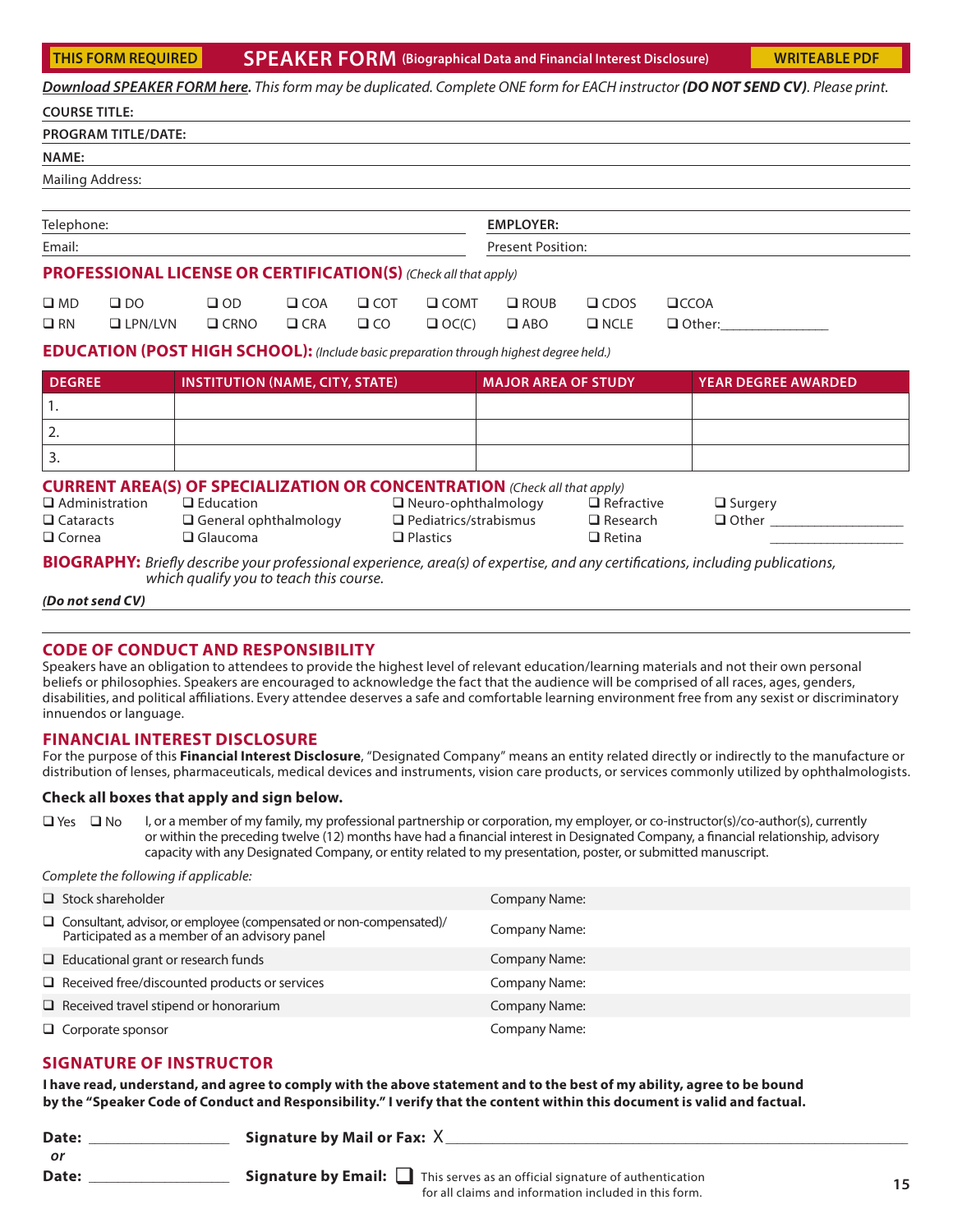# THIS FORM REQUIRED/OR SIMILAR **FORM SIGN-IN SHEET TEMPLATE [COMPLETE WORD DOCUMENT](https://documents.jcahpo.org/documents/education/Sign-In_Sheet_Template_IJCAHPO_CEC_Handbook_2020.docx)**

*[Download SIGN-IN SHEET TEMPLATE here](https://documents.jcahpo.org/documents/education/Sign-In_Sheet_Template_IJCAHPO_CEC_Handbook_2020.docx). This form may be duplicated.*

| <b>Program Date:</b> |
|----------------------|

| PRINT/TYPE FULL NAME: | <b>SIGNATURE:</b> |
|-----------------------|-------------------|
|                       |                   |
|                       |                   |
|                       |                   |
|                       |                   |
|                       |                   |
|                       |                   |
|                       |                   |
|                       |                   |
|                       |                   |
|                       |                   |
|                       |                   |
|                       |                   |
|                       |                   |
|                       |                   |
|                       |                   |
|                       |                   |
|                       |                   |
|                       |                   |
|                       |                   |
|                       |                   |
|                       |                   |
|                       |                   |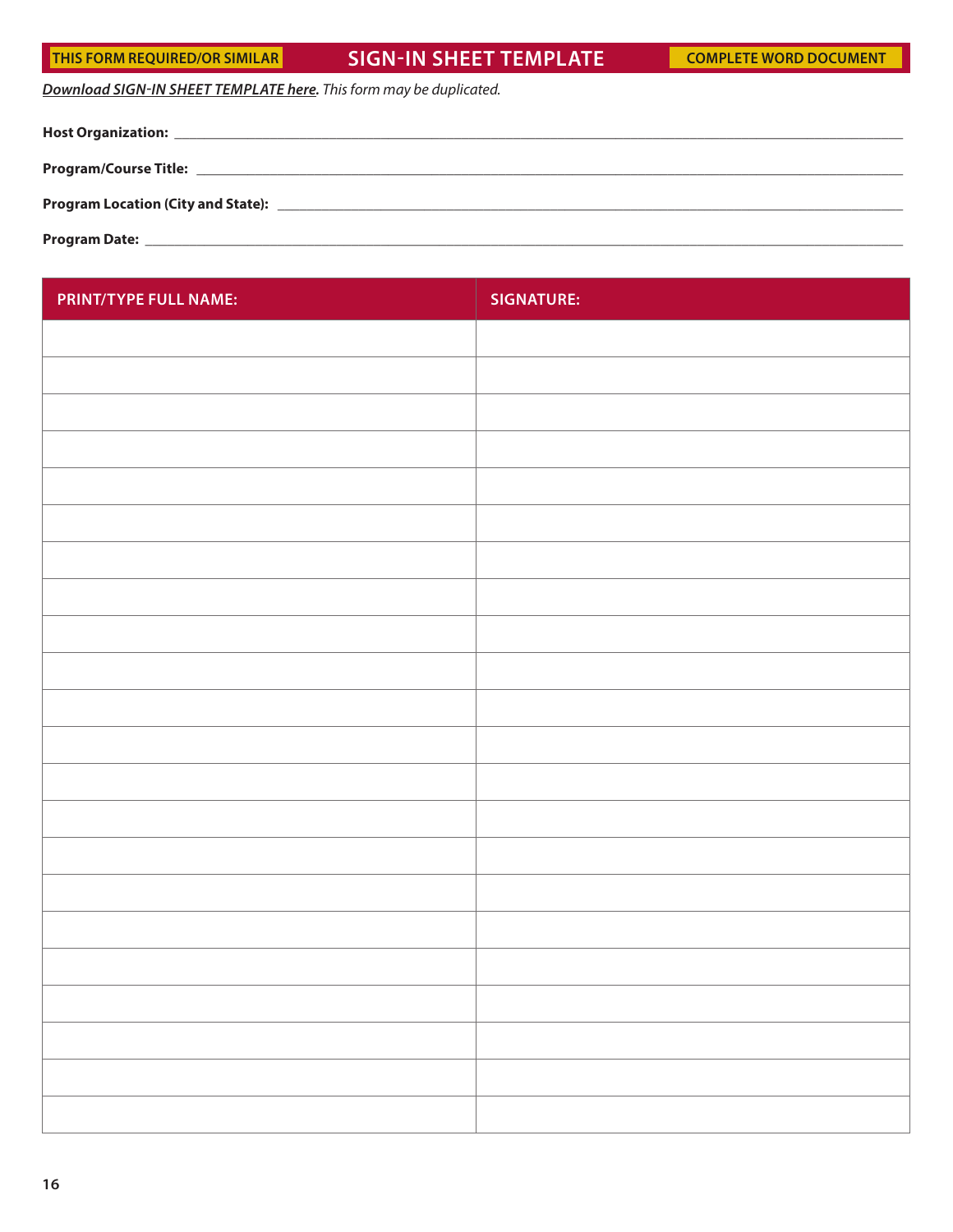*[Download CE CREDIT REPORTING FORM TEMPLATE here.](https://documents.jcahpo.org/documents/education/CE_Credit_Reporting_Form_Template_IJCAHPO_CEC_Handbook_2020.docx)*

# **CE CREDIT REPORTING FORM MUST INCLUDE:**

- **Q** Participant name
- Educational medium (Classroom, Live Stream, or Distance Learning)
- □ Number of CE credits earned
- $\Box$  Individual course title(s)
- □ Host organization
- $\Box$  Program title
- $\Box$  Program location (city & state)
- Distance Learning website URL for online course (if applicable)
- $\Box$  Program date
- $\square$  Program director/administrator signature
- $\Box$  Applicable disclaimer(s)

| This certifies that:                                                                                                                                                                                                                                                                             |
|--------------------------------------------------------------------------------------------------------------------------------------------------------------------------------------------------------------------------------------------------------------------------------------------------|
| has successfully completed a CE course via                                                                                                                                                                                                                                                       |
| $\Box$ Classroom $\Box$ Live Stream $\Box$ Distance Learning                                                                                                                                                                                                                                     |
|                                                                                                                                                                                                                                                                                                  |
| and has earned the following continuing education (CE) credit hours                                                                                                                                                                                                                              |
| <b>IDCAHPO Group A</b>                                                                                                                                                                                                                                                                           |
| for the following courses:                                                                                                                                                                                                                                                                       |
|                                                                                                                                                                                                                                                                                                  |
| <u> 1999 - 1999 - 1999 - 1999 - 1999 - 1999 - 1999 - 1999 - 1999 - 1999 - 1999 - 1999 - 1999 - 1999 - 1999 - 199</u>                                                                                                                                                                             |
|                                                                                                                                                                                                                                                                                                  |
|                                                                                                                                                                                                                                                                                                  |
|                                                                                                                                                                                                                                                                                                  |
|                                                                                                                                                                                                                                                                                                  |
|                                                                                                                                                                                                                                                                                                  |
|                                                                                                                                                                                                                                                                                                  |
| This program is not sponsored by IJCAHPO; it is only reviewed for compliance with IJCAHPO standards and criteria and awarded continuing<br>education credit accordingly; therefore, IJCAHPO cannot predict the effectiveness of the program or assure its quality in substance and presentation. |
| Please note: Keep this form in your personal file. IJCAHPO does NOT retain records of CE credits earned.                                                                                                                                                                                         |